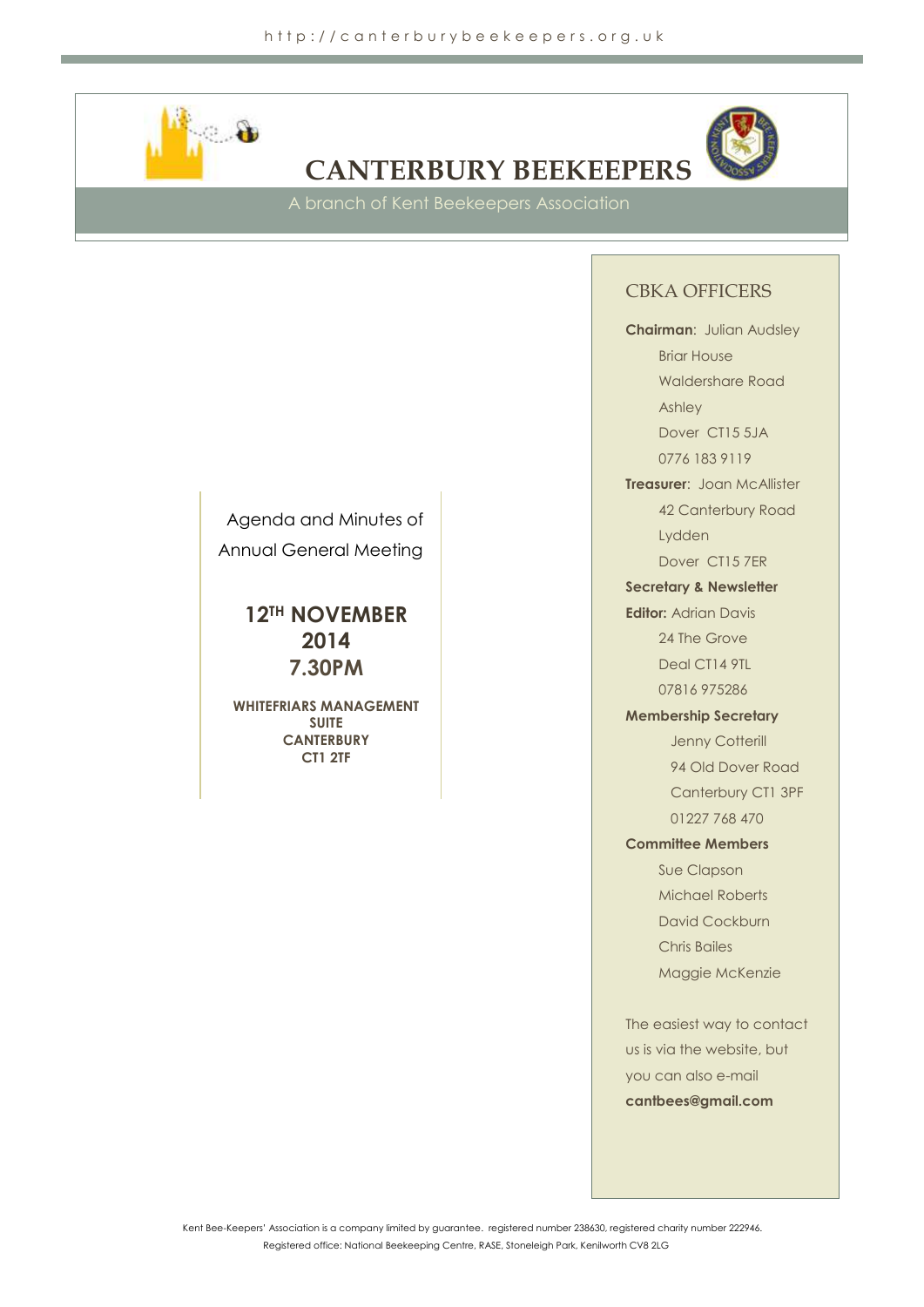## AGM 2014

Minutes of the Annual General Meeting held on the Wed 12th Nov 2014 at 7.30 pm at Whitefriars conference room

## **1. Apologies for absence**

Received from Sue Clapson, Lies vd Leij, Diane and Martyn Ponting 25 members of the branch were in attendance

**2. Approval of Minutes of the AGM held on the 6th Nov 2013** Were approved with no comments

## **3. Chairman's Report**

## See attachment

A discussion around the interaction between the branch, KBKA and BBKA took place, and Julian took the opportunity to explain the pyramidal structure of BBKA, and an overview of how proposals move to the BBKA annual delegates meeting, by building consensus at the local level. One complication is that not all associations in Kent are members of KBKA (Dover, Thanet and Medway are independent of KBKA, but are part of BBKA). It was acknowledged that the communication channels are somewhat ponderous, relative to our expectations of speedy communication by email/phone etc. We can all agree that BBKA should take actions to promote the health of the honey-bee, but there may be alternative views on what advice and actions would achieve this objective.

Two actions were proposed – to use the CBKA forum to propagate discussion of any proposals emerging from the members of the association. Further, that the activities of the KBKA council be better publicized, either through the KBKA newsletter, or CBKA communications.

## **4. Secretary's report**

See attachment

## **5. Treasurer's Report**

See attachment

Beyond the points made in Joan's report, a brief discussion was held on the purchase of tables (for use at shows), and the opportunity to get preferential rates from members in business for certain purchases

## **6. Election of Branch Officers**

Chairman: Julian Audsley was elected unopposed (nominated David Cockburn, seconded Dougal Hendry)

- Secretary: Adrian Davis was elected unopposed (nominated Maggie McKenzie, seconded Colin Higgenbottam)
- Treasurer: Joan McAllister was elected unopposed (nominated Dougal Hendry, Seconded Jenny Cotterill)
- Membership Secretary: Jan Soetaert was elected unopposed (nominated David Cockburn, seconded Debbie Burton)
- Committee: David Cockburn, Michael Roberts, Chris Bailes, Linda Smith, Maggie McKenzie and Jenny Cotterill were elected to the committee.
- Branch Representatives to Kent Beekeepers Association Council: Michael Roberts and David Cockburn were elected unopposed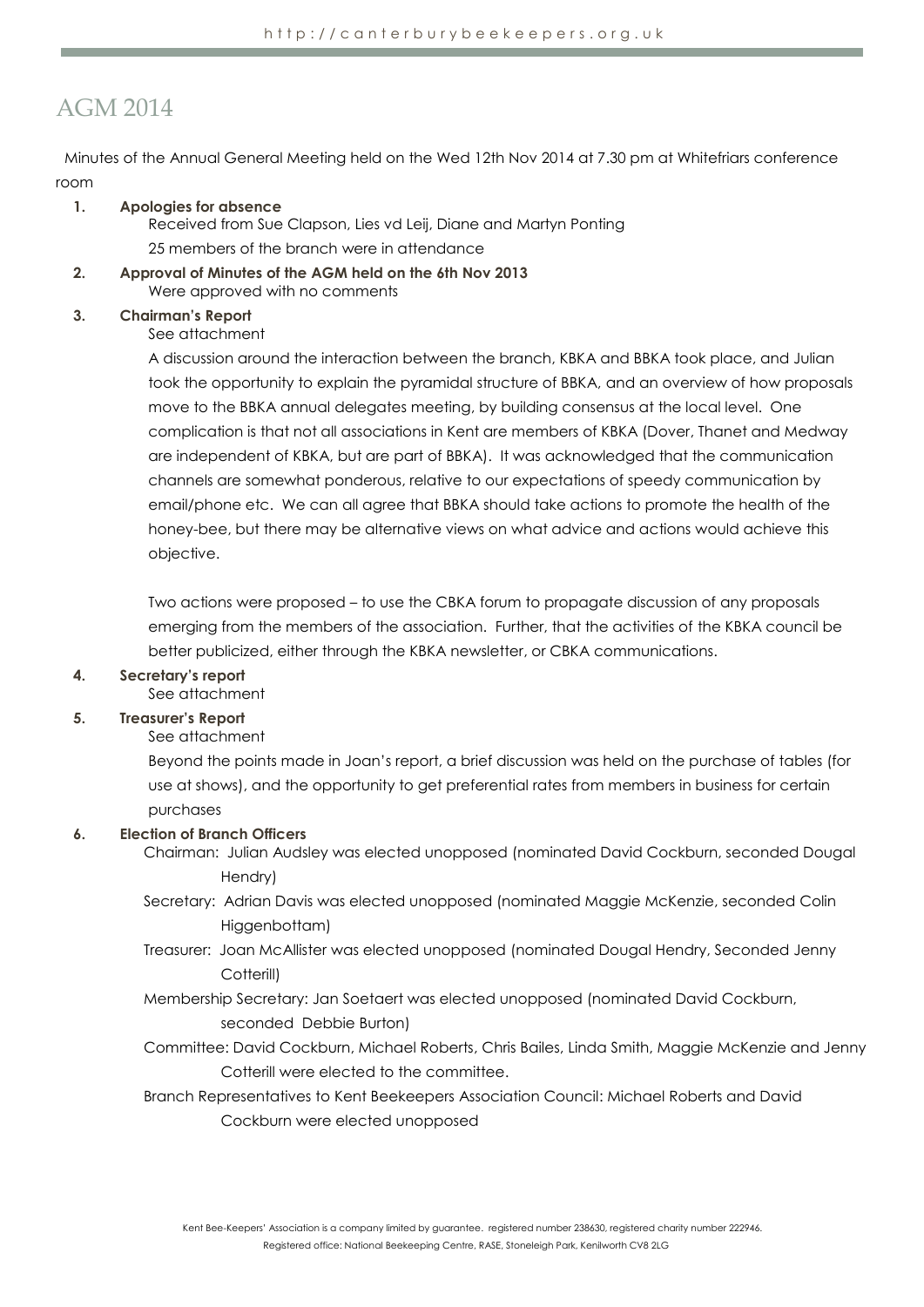#### **7. Discussion of activities in 2015**

An opportunity to discuss and prioritise activities for the year ahead Particularly focused on branch apiary sites

Julian led a wide ranging discussion about the relative merits of our existing apiary sites (Whitefriars roof, and Bredlands Lane, Westbere). He also explained that the committee was in the process of assessing three other sites for use as branch apiaries.

A wide range of points were made, which will inform the committee as they look at the new sites. Here is a summary of the discussion – with no pretensions of being comprehensive:

Whitefriars gives us access to the meeting room, and a central Canterbury location, which is good for publicity, but the access is awkward and doesn't make for easy visits. We will continue to run this site, but primarily for training and the continued relationship with Whitefriars.

Bredlands Lane is not ideally located, being to the north east of many members; whilst the facilities are basic, there is scope for expansion or use as a quarantine/swarm holding area.

On the subject of new sites, as well as the standard recommendations for any apiary (away from neighbours, access for vehicles and equipment, needs forage for most of the year), two good points were raised about shelter close by (village halls etc), and the desirability of toilet facilities.

As to how we might equip these apiaries, it was felt that being able to demonstrate beekeeping with a range of hive patterns (National/WBC, commercial, langstroth for short lugs, top bar, etc) is desirable, but needs to be balanced with the challenges of maintaining sufficient spare equipment. Ideally the apiary would be laid out so that a group of beginners could work in one group of hives, whilst more advanced beekeeping (such as queen rearing) could simultaneously be going on in another group of hives.

And finally, with a clear apiary expansion plan in mind, then fundraising opportunities, at least at modest scale, can be considered. Collections at local supermarkets seem to be successful in other associations. At the moment, we aren't planning permanent structures, but some kind of storage facility (shed), and a gazebo/awning would improve our ability to hold meetings regularly in a single location.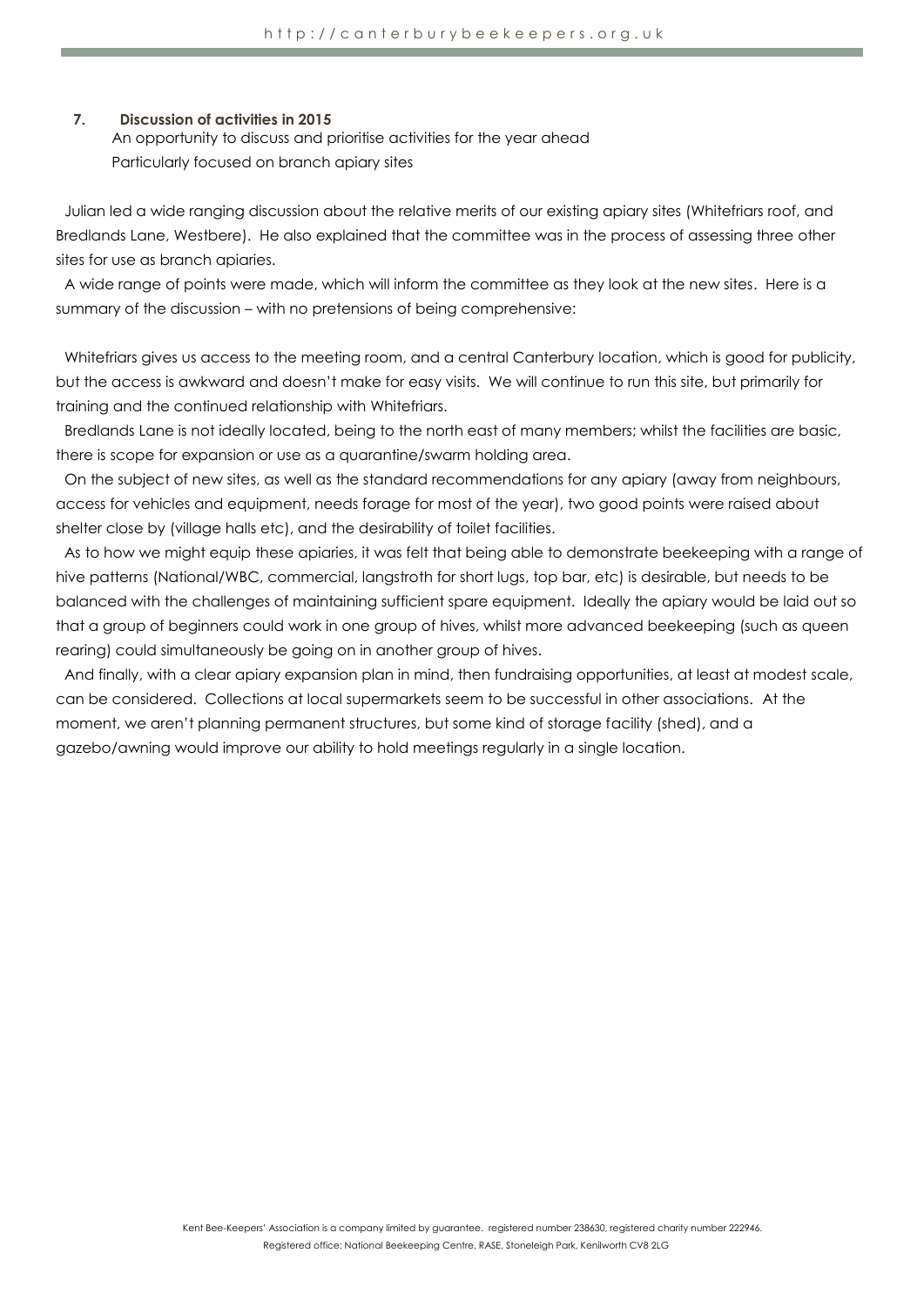## CHAIRMAN'S REPORT FOR THE YEAR 2013/4

Thanks to the members who turned out for events and the meet the public events, the committee for their support to make the activities of the branch a success and particularly your secretary Adrian Davis. He has provide excellent support to the work of the committee and branch this last year. He administers the website for ourselves and also for Bees Abroad.

Thankfully we have had a good beekeeping year with not too many losses and most have had a good honey harvest. The warm autumn has meant many of our hives have taken in a lot of nectar for winter stores albeit much of it as ivy.

Our activities consist of training, holding indoor and outdoor meetings, swarm collection and homing and public events where we talk to the public about bees and beekeeping and sell members honey and other products.

## Courses

Once again two introductory courses were run at Barham. Revision sessions for those taking the basic was held here in Whitefriars during the spring and the practical at Westbere apiary. All those taking it passed – well done. Members also took other exams and assessments during the year and these will be presented during our secretary's report. It helps to extend our understanding and also helps us to help others so I commend that activity to all. Those of us who have already passed exams are happy to share our knowledge. I should also mention that Adrian helps organise the courses for Bees@KSRC at Sittingbourne Science Park with Bob Smith and Julie Colman.

## Apiaries

We have used both our apiaries to help training of beekeepers and for apiary sessions. At Whitefriars we have our own bees and these produced a healthy honey crop that now needs to be sold to benefit the club. There are currently three hives. At Westbere we had only one hive of our own and that did not build up and was lost. We have had various offers of other sites and this is a topic which we will look at later tonight.

## Meetings

During the last year we had a very enjoyable and successful Xmas social at the Veg Box in Canterbury that we are repeating again this year. We had three talks in the spring. Commercial beekeeping by Nick Mengham in Feb,) "The plight of the honeybee - identification of a virulent strain of Deformed Wing Virus" by Prof David Evans (U of Warwick) in March and finally a talk from Joan and myself on simple queen rearing methods in April.

Our apiary meetings were with David Coburn in April looking at comb changing, in May and June we had four sessions on queen rearing and in July an excellent extraction session at Debbie's home.

In August and September we had meetings focussed on Varroa and IPM. And the end of the year was our enjoyable – mostly - honey tasting session in October.

We had a number of Public facing events including three Whitefriars bee days, and the Broadale Strawberry, Cherry and Apple festivals at which we gave introductory talks. In July Adrian spent the day talking to the visitors at Sandwich White mill (Folk and Ale Festival). In Sept the ploughing Match was held in conjunction with Thanet and Dover beekeepers at Swingfield.

Members also gave talks and visited schools – Adrian for example spoke to Sholden primary school and took our nuc hive in. He also talked to Whitfield Gardeners society.

Swarms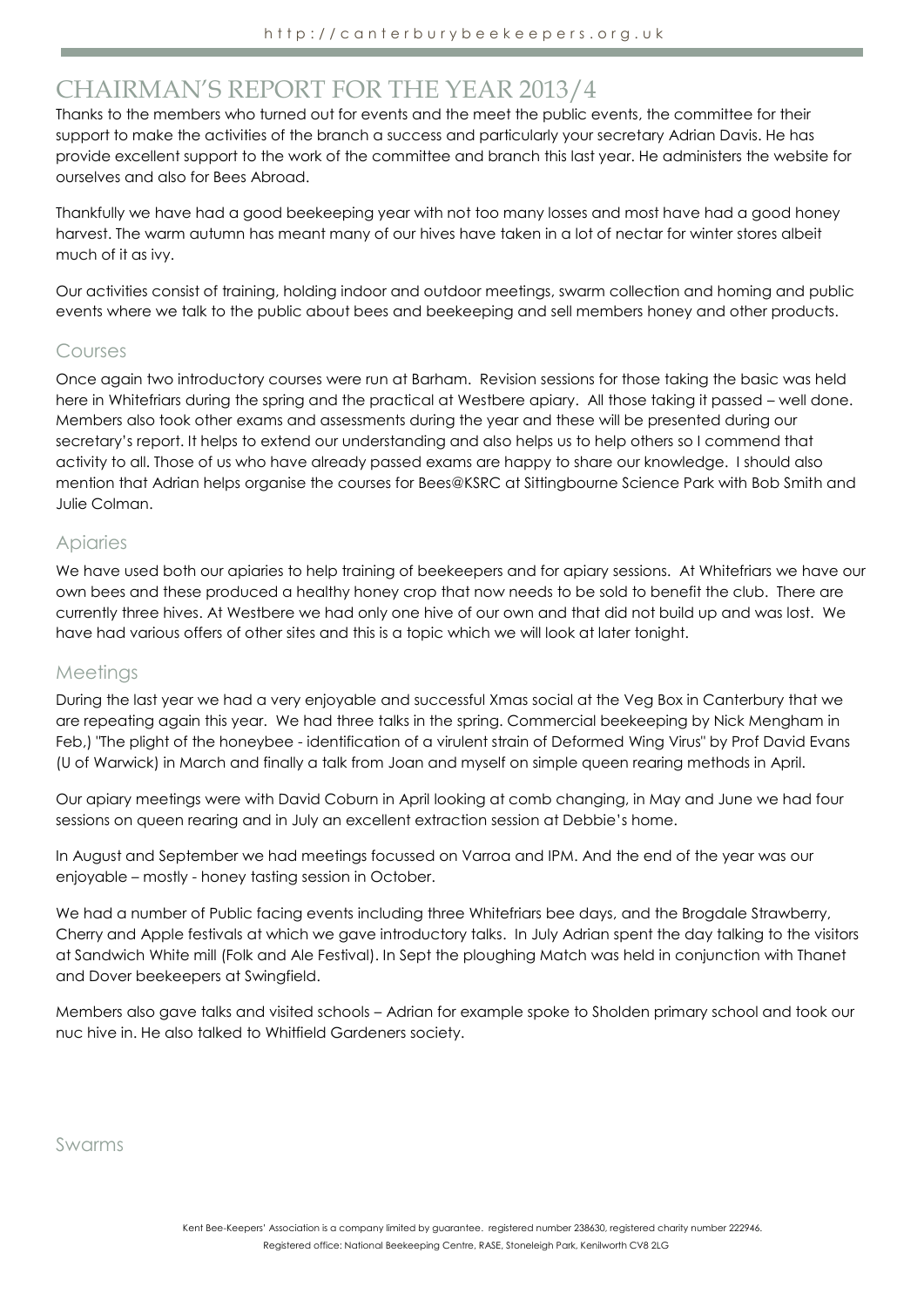We had a moderately busy swarm season with many swarms collected and advice on the usual bumble and solitary bees given. And for those who believe swarms in the wild don't exist, Chris was called to a barn being demolished with more than four live colonies of bees.

## Now looking to the future.

Firstly we do need to get apiaries set up properly so we can have meeting s and training there in good and bad weather. They need to be easily accessible. We will be talking about this later tonight.

**Secondly** we sell lots of honey during the year and our honey tasting at the end of the year is a popular event but although we could enter the neighbouring honey shows less than a handful do. I would like us to run our **own honey sho**w next year.

For the last three years we have had more than 50 full beekeeping members so we should be able to support this. However, they can be rather serious events, and so I would like to see us have a fun one to which everyone feels they can contribute and which can also help us to present the best products for gifts or for sale.

Thank you for listening. Julian Audsley 12 Nov 2014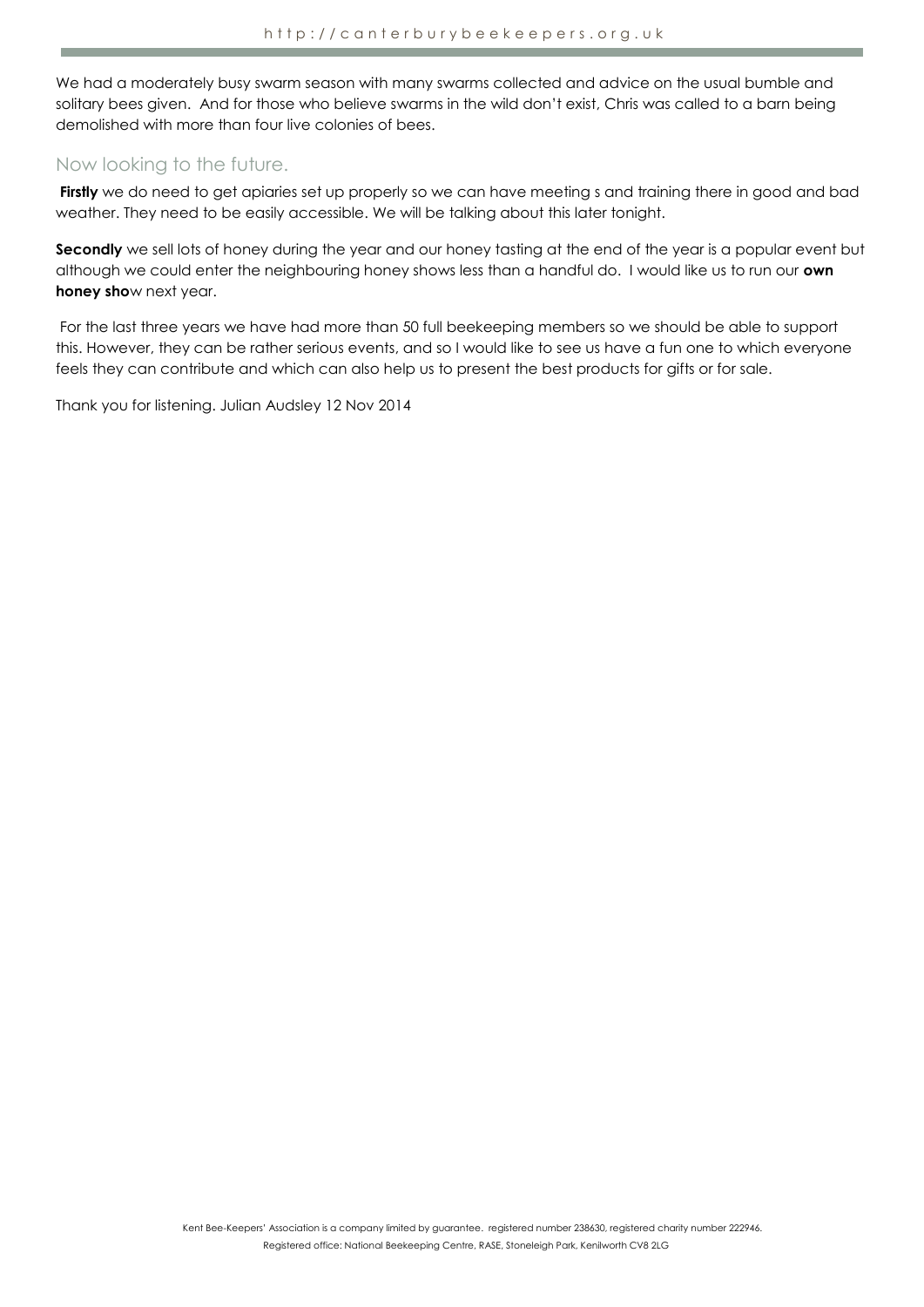## TREASURER'S REPORT - AGM 12TH NOVEMBER 2014

## MEMBERSHIP

The numbers of full Registered Members continues to hold steady with a figure 55 in the year to September 2014. However, renewals were disappointing. We had 58 registered members in the year to September 2013 but 16 did not renew their membership. The same pattern applied to Friend memberships. There was an increase to 51 friends from 36 in the year to September 2013, but of these 35 did not renew, although four upgraded their membership to Registered members. As you are probably aware when Julian holds an introductory course, the members are automatically enrolled as Friends of Canterbury Beekeepers. This boosts our Friends membership numbers. Many of the members on Julian's courses did not live in our area and so if wishing to continue their interest in beekeeping, will probably enrol in their local area associations.

Partner memberships continue to grow and in the year to September 2014 stood at 29 showing that beekeeping is a craft that can be enjoyed by both partners.

## INCOME/EXPENDITURE

There was an increase of £316 to £2090 in our bank current account at the end of the year. The only purchases of note were five nucleus boxes that will be used to hold swarms that have been collected, until passed on to members, and two tables for use at shows.

We received £568 in subscriptions and £128 in donations to the branch. Commissions on sales of members' honey was £106. We also have started to receive an income from the sale of honey produced at Whitefriars Apiary and this amounted to £34.65.

The largest non-capital expenditure in the year was the cost for two lecturers for our February and March meetings.

Two reports are supplied – the summary report, which was the basis for discussion in the AGM, and also the formal "4-page" financial statement returned to KBKA, so that it can be captured in the AGM minutes for record.

Joan McAllister Treasurer AGM November 2014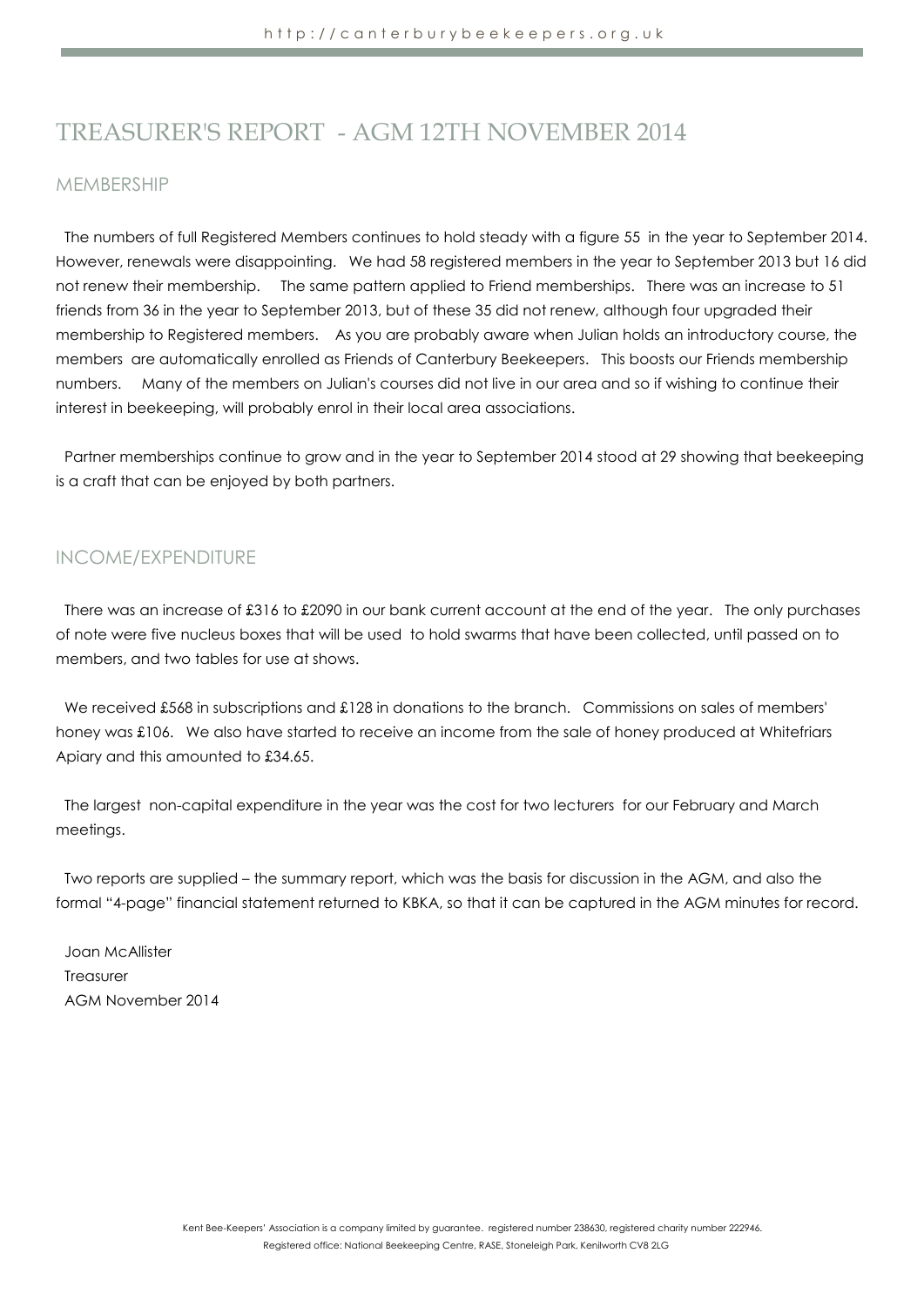## Membership Report for Year ending September 2014



## Canterbury Membership KBKA

#### Renewal Rate (excluding Associates)

| 07/08-08/09 | 08/09-09/10 | 09/10-10/11 | 10/11-11/12 | 11/12-12/13 | 12/13-13/14 |                         |
|-------------|-------------|-------------|-------------|-------------|-------------|-------------------------|
| 100%        | 85%         | 85%         | 86%         | 85%         |             | 72% REGISTERED retained |
| 92%         | 66%         | 47%         | 44%         | 58%         |             | 31% FRIEND retained     |
| o           | 3           | 5           | 6           | 8           | 16          | <b>REGISTERED left</b>  |
|             | 11          | 20          | 24          | 15          | 35          | <b>FRIEND left</b>      |

4 Friends renewed as Registered members

NOTE people attending Introductory courses run by Julian Audsley are automatically enrolled as either Friend or Associate of the Branch. People attending courses are often from out of the area and so may well join a more local branch at the end of the year.

Joan McAllister - Treasurer - Nov 2014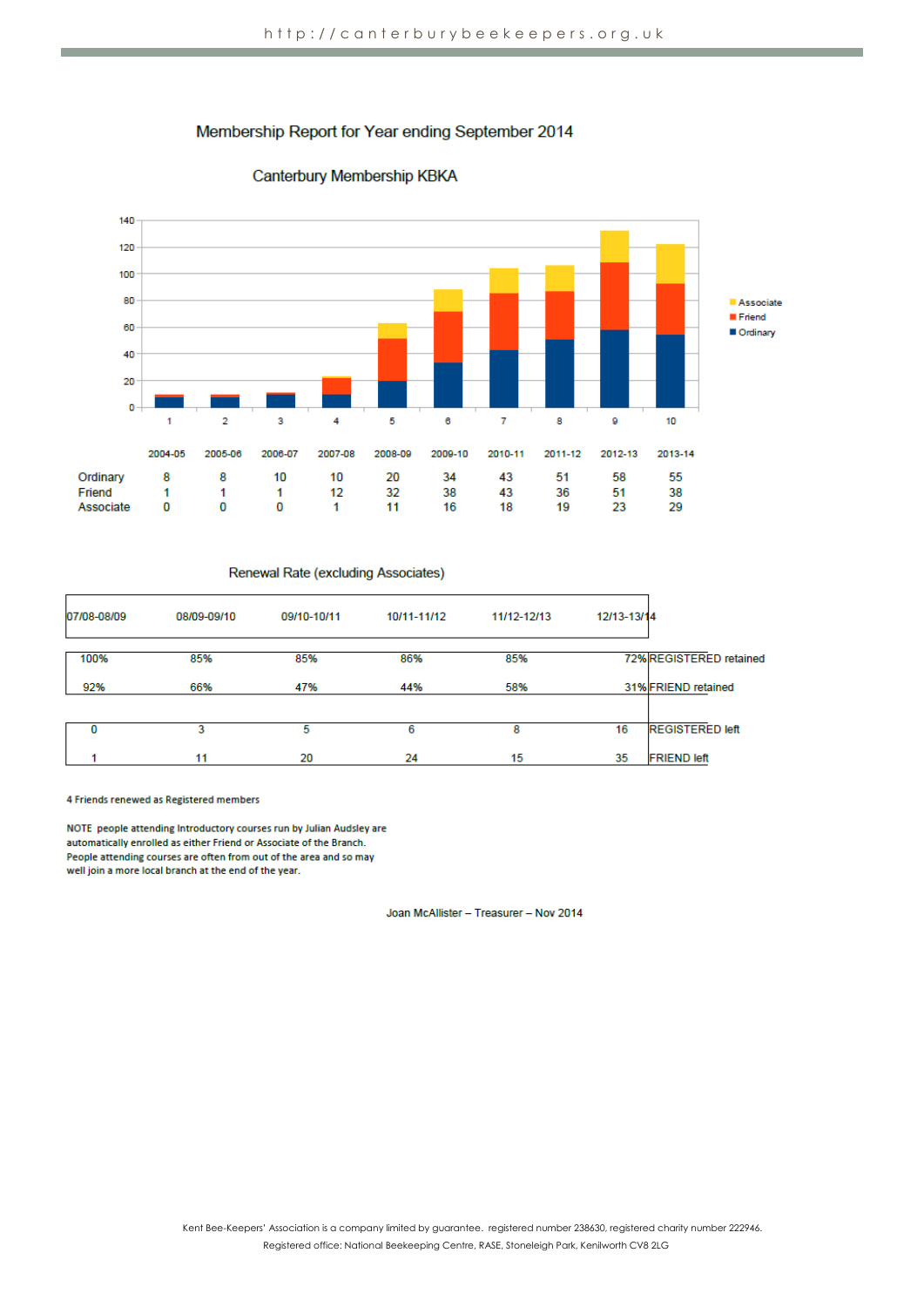**Contract Contract Contract Contract** 

|                                          |                                                                     |                  | KENT BEEKEEPERS ASSOCIATION ACCOUNTS 2013/14 |               |                  |  |  |
|------------------------------------------|---------------------------------------------------------------------|------------------|----------------------------------------------|---------------|------------------|--|--|
| <b>BRANCH</b><br><u>Canterbury</u>       | <b>INCOME AND EXPENDITURE ACCOUNT AS AT 30TH. SEPTEMBER</b><br>2014 |                  |                                              |               |                  |  |  |
|                                          | <b>AMOUNT</b>                                                       | <b>SUB-TOTAL</b> |                                              | <b>AMOUNT</b> | <b>SUB-TOTAL</b> |  |  |
| BALANCE B/FWD FROM 2013/14               |                                                                     |                  | BALANCE B/F FROM 2012/13                     |               |                  |  |  |
| <b>CURRENT ACCOUNT</b>                   | 1,774.35                                                            |                  | <b>AMOUNTS OWING TO COUNTY</b>               |               |                  |  |  |
| <b>INVESTMENT ACCOUNT</b>                | 215.60                                                              |                  | AMOUNTS OWING BY BRANCH TO OTHERS            |               |                  |  |  |
| CASH HELD BY TREASURER                   | 97.20                                                               |                  | SUBSCRIPTIONS PAID IN ADVANCE                | 175.25        |                  |  |  |
| <b>CHARIFUND</b>                         |                                                                     |                  |                                              |               | 175.25           |  |  |
| AMOUNTS DUE TO BRANCH                    |                                                                     |                  | <b>BRANCH MEETINGS EXPENSES</b>              |               |                  |  |  |
| <b>TRADING STOCK B/F</b>                 |                                                                     |                  | <b>HIRE OF HALL</b>                          |               |                  |  |  |
| TANGIBLE ASSETS VALUE B/F                |                                                                     |                  | <b>LECTURERS</b>                             | 170.00        |                  |  |  |
| <b>Trophies</b>                          | 1,036.00                                                            |                  |                                              |               |                  |  |  |
| Equipment                                | 754.90                                                              |                  | <b>BRANCH MEETINGS LOSS (OTHER)</b>          |               |                  |  |  |
|                                          |                                                                     | 3,878.05         |                                              |               | 170.00           |  |  |
|                                          |                                                                     |                  | <b>OTHER BRANCH EXPENSES</b>                 |               |                  |  |  |
| RECEIPTS K.B.K.A. COUNTY ACCOUNT         |                                                                     |                  | <b>STATIONERY</b>                            | 5.98          |                  |  |  |
| BRANCH PORTION OF SUBS.                  | 1.526.89                                                            |                  | TELEPHONE (SWARM CO-ORDINATOR)               |               |                  |  |  |
| ASSOCIATE MEMBERS                        | 27.00                                                               |                  | POSTAGE - OTHER THAN BEECRAFT                | 37.32         |                  |  |  |
| DONATIONS VIA SUBSCRIPTIONS A/C          | 71.92                                                               |                  | <b>BEECRAFT</b>                              | 985.89        |                  |  |  |
|                                          |                                                                     | 1,625.81         | ADDITIONAL BEECRAFT                          |               |                  |  |  |
|                                          |                                                                     |                  | +sundry Beecraft                             |               |                  |  |  |
| <b>RECEIPTS (OTHER)</b>                  |                                                                     |                  | INSURANCES (OTHER)                           |               |                  |  |  |
| <b>BANK AND INVESTMENT INTEREST</b>      | 0.12                                                                |                  | TRADING ACCOUNT LOSS                         |               |                  |  |  |
| <b>CHARIFUND DIVIDENDS</b>               |                                                                     |                  | OTHER ACTIVITIES LOSS                        |               |                  |  |  |
| <b>BRANCH MEETINGS SURPLUS</b>           | 14.01                                                               |                  | <b>BRANCH HON. MEMBERS</b>                   |               |                  |  |  |
| OTHER DONATIONS                          | 56.92                                                               |                  | ASSISTANCE IN TRAVEL EXPENSES                |               |                  |  |  |
| <b>EQUIPMENT SALES</b>                   |                                                                     |                  | EQUIPMENT PURCHASES (APIARY)                 |               |                  |  |  |
| OTHER ACTIVITIES SURPLUS                 |                                                                     |                  | EQUIPMENT PURCHASES (NON APIARY)             | 57.00         |                  |  |  |
| TRADING ACCOUNT SURPLUS                  |                                                                     |                  | TOTAL DEPRECIATION OF EQUIPMENT              | 108.88        |                  |  |  |
| EQUIPMENT PURCHASES                      |                                                                     |                  | OTHER PAYMENTS (LIST)                        |               |                  |  |  |
| OTHER RECEIPTS (LIST): Equipment hire    | 15.00                                                               |                  | Website                                      |               |                  |  |  |
| Honey sale commissions                   | 106.50                                                              |                  |                                              |               |                  |  |  |
| <b>Honey sales</b>                       | 34.65                                                               |                  |                                              |               |                  |  |  |
| Swarm collection                         | 55.00                                                               |                  | Materials                                    |               |                  |  |  |
|                                          |                                                                     |                  | <b>Opening Event</b>                         |               |                  |  |  |
| BACS to CAF 14/09/05                     |                                                                     |                  |                                              |               | 1,195.07         |  |  |
| <b>Beecraft</b>                          |                                                                     |                  | <b>BALANCE C/F TO 2014/15</b>                |               |                  |  |  |
| Apiary inva/c interest                   |                                                                     |                  | <b>CURRENT ACCOUNT</b>                       | 2,090.84      |                  |  |  |
| Apiary income to balance inva/c interest |                                                                     |                  | <b>INVESTMENT ACCOUNT</b>                    | 215.72        |                  |  |  |
|                                          |                                                                     |                  | CASH HELD BY TREASURER                       | 152.30        |                  |  |  |
|                                          |                                                                     |                  | 282.20 CHARIFUND                             |               |                  |  |  |
| <b>BALANCE C/F TO 2014/15</b>            |                                                                     |                  | AMOUNTS DUE TO BRANCH                        |               |                  |  |  |
| AMOUNTS OWING TO COUNTY                  |                                                                     |                  | TRADING STOCK C/F                            |               |                  |  |  |
| AMOUNTS OWING TO OTHERS                  |                                                                     |                  | TANGIBLE ASSETS C/F                          |               |                  |  |  |
|                                          |                                                                     |                  | Trophies                                     | 1,036.00      |                  |  |  |
| SUBSCRIPTIONS PAID IN ADVANCE            | 174.00                                                              |                  | Equipment                                    | 924.88        |                  |  |  |
|                                          |                                                                     | 174.00           |                                              |               | 4,419.74         |  |  |
| <b>TOTAL</b>                             |                                                                     | 5,960.06   TOTAL |                                              |               | 5,960.06         |  |  |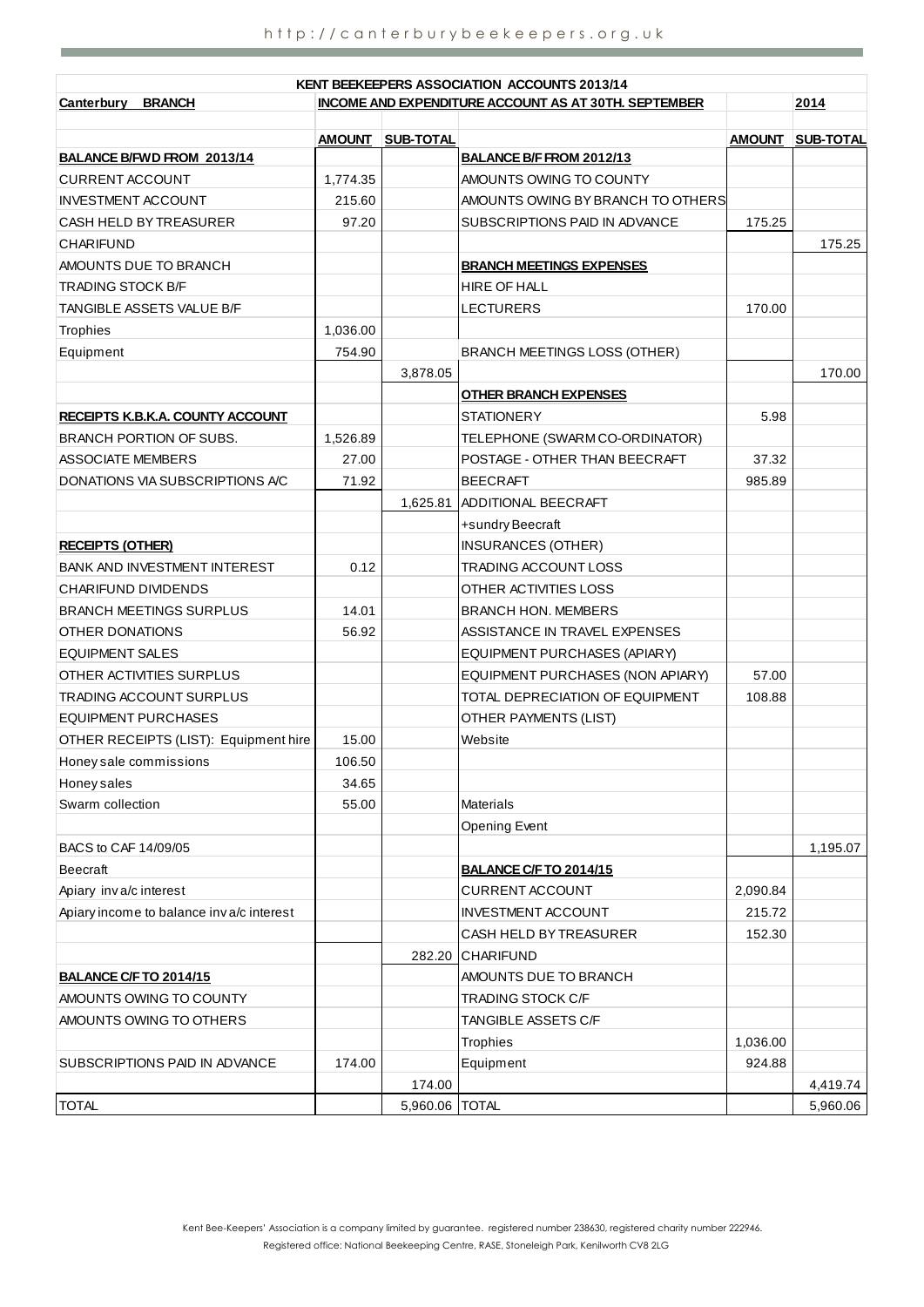## KENT BEEKEEPERS ASSOCIATION

## **CANTERBURY**

## BRANCH

FINANCIAL STATEMENTS FOR THE YEAR ENDED 30-09-2014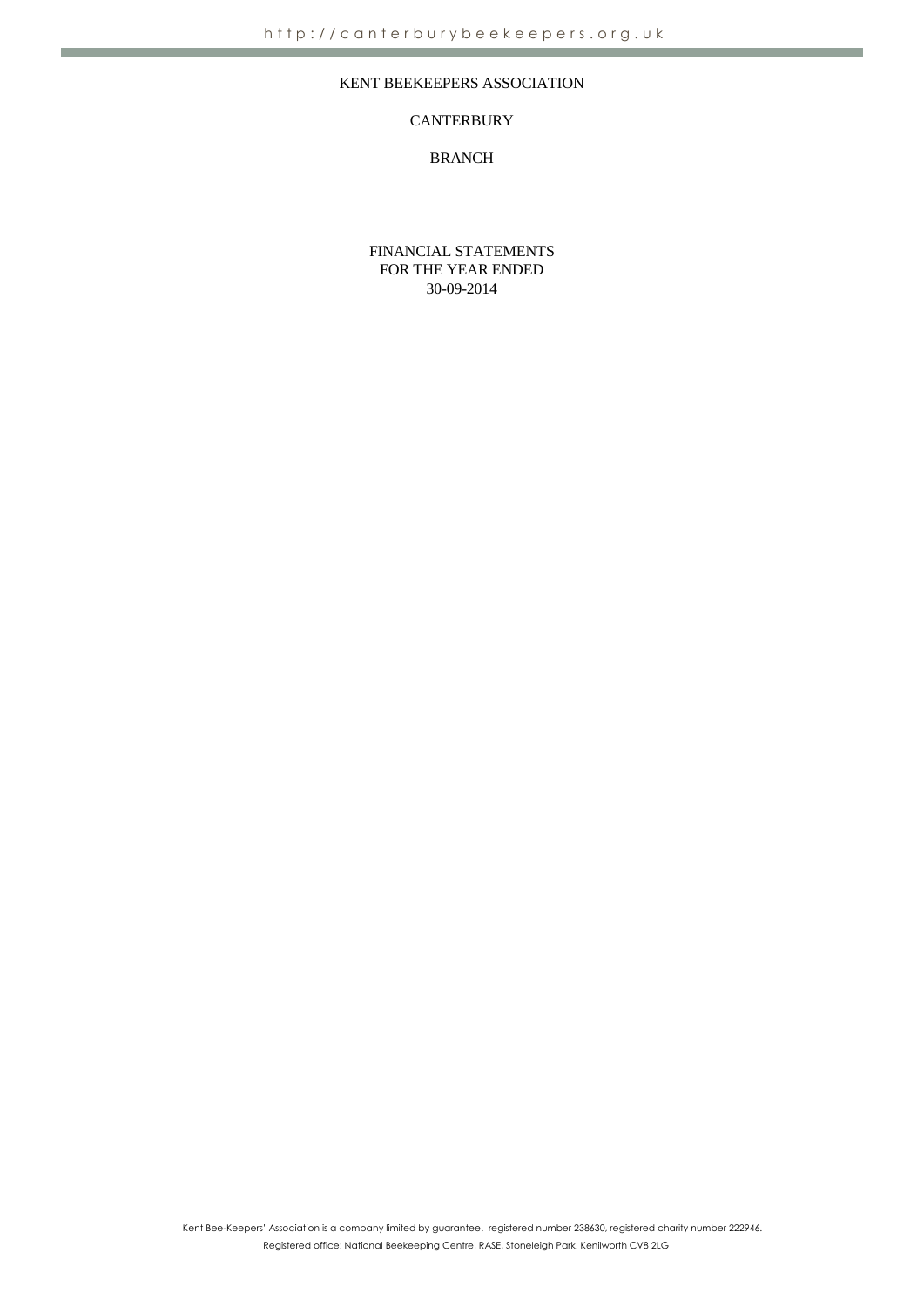## KENT BEEKEEPERS ASSOCIATION CANTERBURY BRANCH Page 1

### INCOME AND EXPENDITURE ACCOUNT FOR THE YEAR ENDED 30-09-2014

|                                               | 2012/13   |           | 2013/14   |           |
|-----------------------------------------------|-----------|-----------|-----------|-----------|
|                                               | $\pounds$ | $\pounds$ | $\pounds$ | $\pounds$ |
| <b>INCOME</b>                                 |           |           |           |           |
| <b>Interest Received</b>                      |           | 0.12      |           | 0.12      |
| Subscriptions total collected                 |           | 2936.26   |           | 2801.83   |
| (Subscription Donations inc above)            |           | 83.17     |           | 71.92     |
| (Other Cash Donations inc above)              |           | 47.66     |           | 111.92    |
| Receipts from Equipment Hire                  |           | 10.00     |           | 15.00     |
| Apiary Profit                                 |           |           |           |           |
| <b>Charifund Dividends</b>                    |           |           |           |           |
| Receipts from Meetings                        |           | 40.77     |           | 18.80     |
| Surplus from Fetes/Shows etc                  |           | 116.44    |           | 78.17     |
| Other Income (specify each item               |           |           |           |           |
| Swrm collection                               |           | 624.17    |           |           |
|                                               |           | 3727.76   |           | 2913.92   |
| <b>LESS EXPENDITURE</b>                       |           |           |           |           |
| <b>BeeCraft</b>                               | 1119.98   |           | 985.89    |           |
| Postage                                       | 48.90     |           | 37.32     |           |
| Stationery                                    |           |           |           |           |
| Hire of Equipment                             |           |           |           |           |
| Hire of Hall                                  | 55.00     |           |           |           |
| Lecturers' Fees                               | 90.00     |           | 170.00    |           |
| Lecturers' Travel                             | 40.00     |           |           |           |
| Meeting Expenses/Refreshments                 |           |           | 4.79      |           |
| Apiary Loss?                                  | 42.40     |           |           |           |
| <b>Trophy Engraving</b>                       |           |           |           |           |
| Telephone                                     |           |           |           |           |
| Branch Hon. Member                            |           |           |           |           |
| Donations (specify to whom)                   |           |           |           |           |
| Printing (ie. Newsletter)                     |           |           |           |           |
| Depreciation on Equipment                     | 91.53     |           | 108.88    |           |
| Additional Beecraft if not inc above          |           |           |           |           |
| Other Expenditure (specify each item) Website | 65.75     |           |           |           |
| Publicity & Show Costs                        |           |           |           |           |
| 3 Returns to County                           | 1022.70   |           | 1064.10   |           |
| Loss on Charifund                             |           |           |           |           |
|                                               |           | 2576.26   |           | 2370.98   |
| <b>BRANCH PROFIT OR (LOSS)</b>                |           | 1151.50   |           | 542.94    |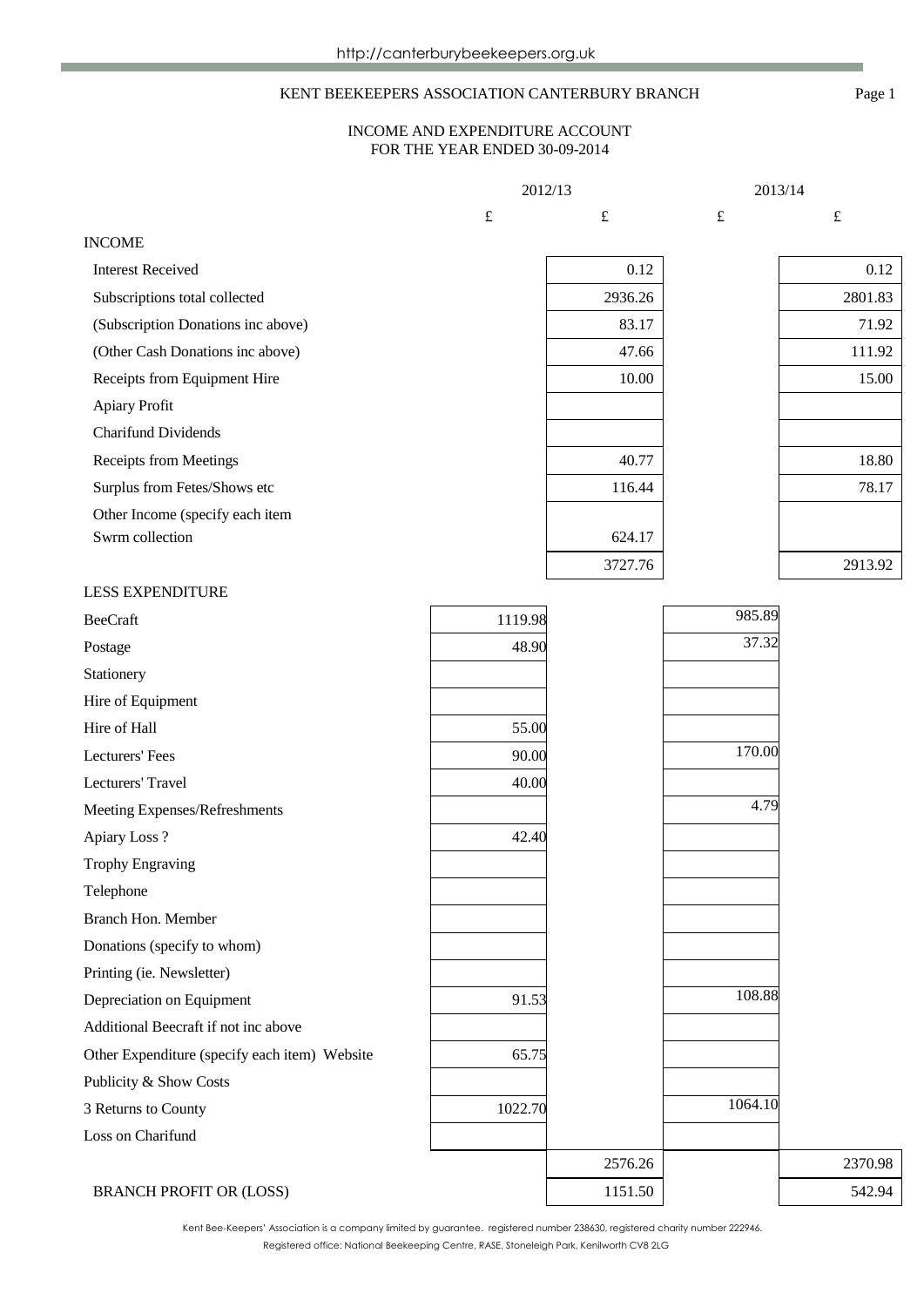## KENT BEEKEEPERS ASSOCIATION CANTERBURY BRANCH……………………...Page 2

#### BALANCE SHEET AT 30-09-2014

|                                 | 2012/13   |           | 2013/14   |           |
|---------------------------------|-----------|-----------|-----------|-----------|
|                                 | $\pounds$ | $\pounds$ | $\pounds$ | $\pounds$ |
| <b>FIXED ASSETS</b>             |           |           |           |           |
| Trophies (net of depreciation)  |           | 1036.00   |           | 1036.00   |
| Equipment (net of depreciation) |           | 754.90    |           | 924.88    |
|                                 |           | 1790.90   |           | 1960.88   |
| <b>CURRENT ASSETS</b>           |           |           |           |           |
| Stock (ie. Honey or ?)          |           |           |           |           |
| Sums Owing to Branch            |           |           |           |           |
| Sums Prepaid by Branch          |           |           |           |           |
| <b>Bank</b>                     | 1989.95   |           | 2306.56   |           |
| Cash                            | 97.20     |           | 152.30    |           |
|                                 | 2087.15   |           | 2458.86   |           |
| <b>LESS CURRENT LIABILITIES</b> |           |           |           |           |
| Sums Owing by Branch            |           |           |           |           |
| Subscriptions in Advance        | 175.25    |           | 174.00    |           |
|                                 | 175.25    |           | 174.00    |           |
| NET CURRENT ASSETS              |           | 1911.90   |           | 2284.86   |
| <b>NET ASSETS</b>               |           | 3702.80   |           | 4245.74   |
| <b>GENERAL FUND</b>             |           |           |           |           |
|                                 |           | 3702.80   |           | 4245.74   |

#### BRANCH REPORT

We approve the financial statements on pages 1 to 4 and confirm that we have made available all relevant records and information for their preparation.

| Sign: | Chairman                                                                       | Sign: | Hon. Treasurer |
|-------|--------------------------------------------------------------------------------|-------|----------------|
|       |                                                                                |       |                |
| Date: | $\ldots \ldots \ldots \ldots \ldots \ldots \ldots \ldots \ldots \ldots \ldots$ | Date: |                |

#### INDEPENDENT EXAMINER'S REPORT

I report that the accounts for the year ended 30 September 2014 on pages 1 to 4 were examined, without carrying out an audit, from the records supplied to me and the information and explanations given to me.

|  | . |  |  |  |  |
|--|---|--|--|--|--|
|  |   |  |  |  |  |

Date: .............................................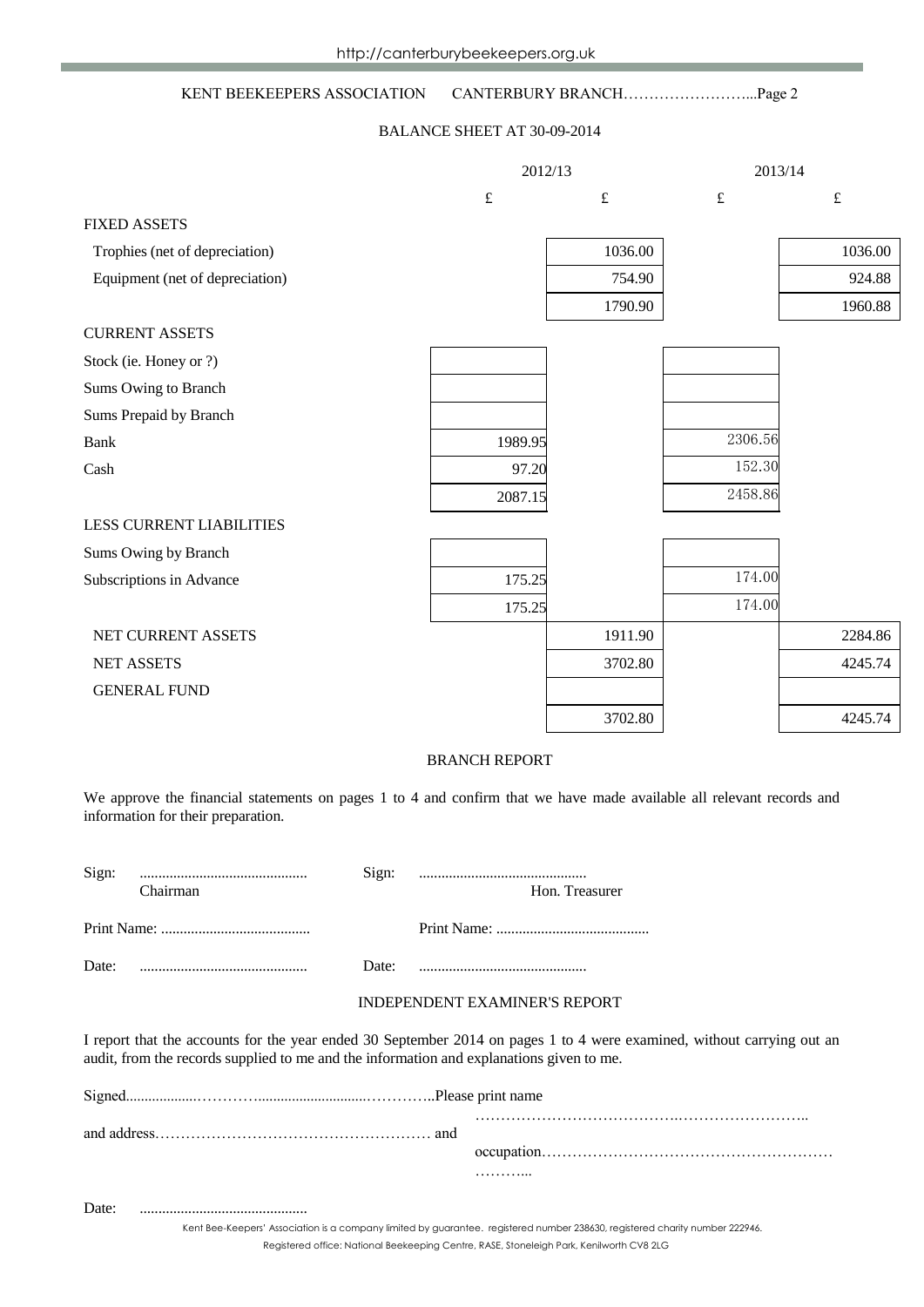## KENT BEEKEEPERS ASSOCIATION CANTERBURY BRANCH Page 3

### SUMMARY OF SUBSCRIPTION RECEIPTS - YEAR ENDED 30-09-2014

| 2012/13  |                                | 2013/14  | <b>Branch</b> | County  | Beecraft | Total     |
|----------|--------------------------------|----------|---------------|---------|----------|-----------|
| £        |                                | (Number) | £             | £       | £        | $\pounds$ |
| 2352.00  | <b>Full Year</b>               | 50       | 287.50        | 900.00  | 1012.50  | 2200.00   |
| 44.00    | Reg. New                       | 5        | 30.00         | 90.00   |          | 120.00    |
|          | <b>BBKA</b> Country            |          |               |         |          |           |
| 23.00    | Partner                        | 27       | 27.00         |         |          | 27.00     |
|          | Partner incl BBKA              | 2        | 2.00          | 22.00   |          | 24.00     |
| 318.00   | Friend                         | 36       | 216.00        |         |          | 216.00    |
| 26.00    | Friends' Beecraft              | 2        | 11.50         |         | 40.50    | 52.00     |
| 94.70    | Extra BDI                      |          |               | 42.10   |          | 42.10     |
| 28.73    | Extra Beecraft                 |          |               |         | 16.89    | 16.89     |
| 83.17    | Donations to Branch            |          | 71.92         |         |          | 71.92     |
|          | Donations to County            |          |               | 10.00   |          | 10.00     |
| $-18.00$ | Less Upgrades (Friend to Reg.) |          | $-6.00$       |         |          | $-6.00$   |
| $-63.00$ | Less Electronic Beecraft       | 12       |               |         | $-84.00$ | $-84.00$  |
| 2888.60  |                                | 135      | 639.92        | 1064.10 | 985.89   | 2689.91   |

## REMITTANCES TO COUNTY

| Remittance Number | Date     | Amount  |
|-------------------|----------|---------|
| 1 146             | 30/11/13 | 836.10  |
| 2 150             | 13/04/14 | 120.00  |
| 3 153             | 13/08/14 | 108.00  |
|                   |          | 1064.10 |

### APIARY TRADING ACCOUNT

|                                |           | 2012/13   |           |           | 2013/14   |           |
|--------------------------------|-----------|-----------|-----------|-----------|-----------|-----------|
|                                | $\pounds$ | $\pounds$ | $\pounds$ | $\pounds$ | $\pounds$ | $\pounds$ |
| Sales                          |           |           |           |           |           |           |
| <b>LESS Opening Stock</b>      |           |           |           |           |           |           |
|                                |           |           |           |           |           |           |
| <b>ADD Closing Stock</b>       |           |           |           |           |           |           |
|                                |           |           |           |           |           |           |
| ADD Other Apiary Income        |           |           |           |           |           |           |
|                                |           |           |           |           |           |           |
| <b>LESS EXPENSES</b>           |           |           |           |           |           |           |
| Bayvarol                       |           |           |           |           |           |           |
| Sugar                          |           |           |           |           |           |           |
| Rent                           |           |           |           |           |           |           |
| <b>Brood Disease Insurance</b> |           |           |           |           |           |           |
| Depreciation Apiary Equipment  |           |           |           |           |           |           |
| Insurance                      |           |           |           |           |           |           |
| Other Expenses (specify each)  |           |           |           |           |           |           |
|                                |           |           |           |           |           |           |
| APIARY PROFIT OR (LOSS)        |           |           |           |           |           |           |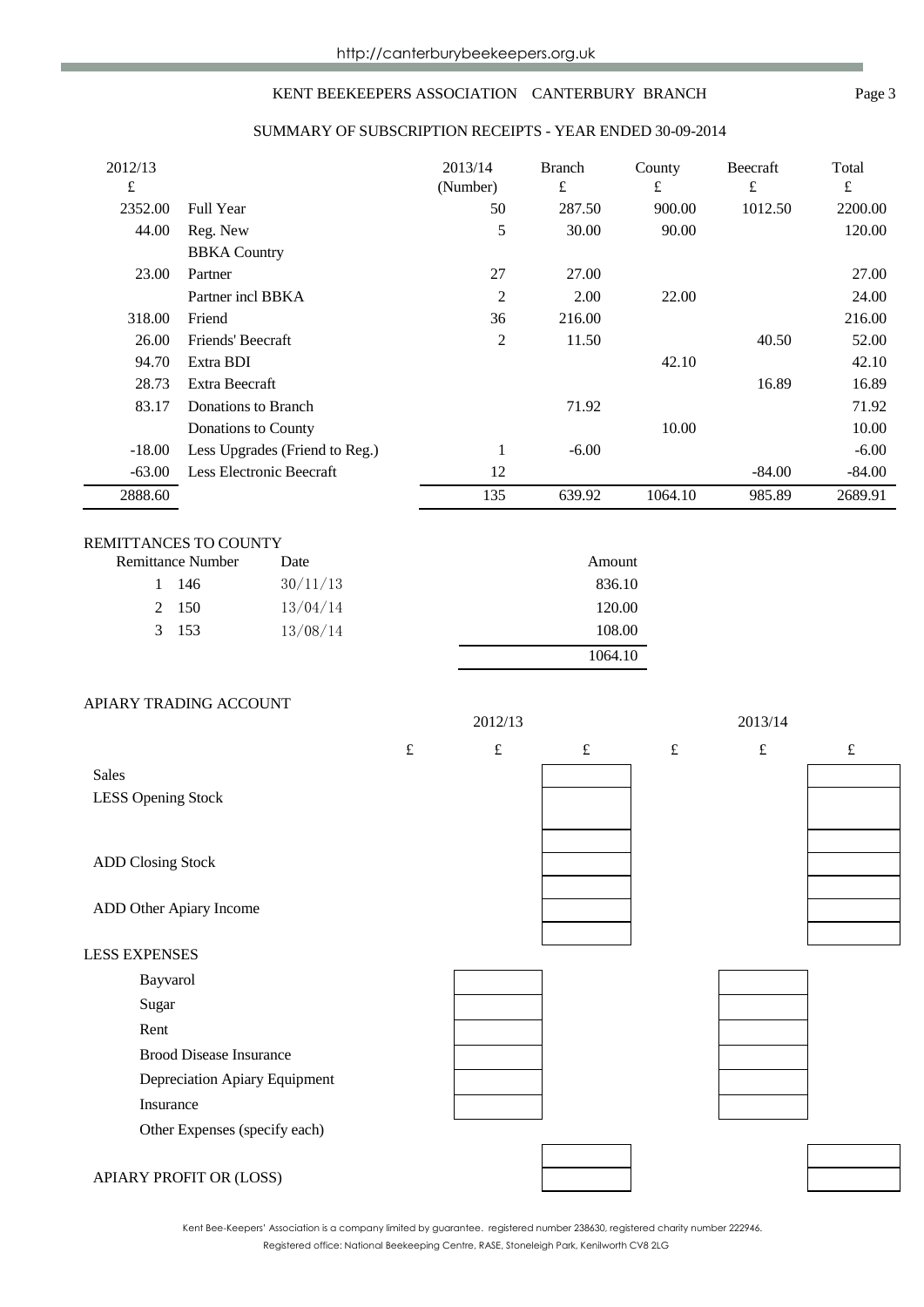## KENT BEEKEEPERS ASSOCIATION CANTERBURY BRANCH Page 4

## 1. FIXED ASSET SUMMARY

| Name of Trophy               | <b>Approx Date</b><br>Purchased/Donated | Value |
|------------------------------|-----------------------------------------|-------|
| Silver Lefevre Challenge Cup |                                         | 936   |
| Ior Moat Memorial Cup        | 1988                                    | 50    |
| Honey Cup                    |                                         | 50    |
|                              |                                         | 1036  |

### BRANCH (B) AND APIARY (A) EQUIPMENT (Including Books valued at over £100 each item/set)

| Description                       |     | Date<br>Purchased/<br>Donated | Value<br>$01-10-2013$<br>£ | Rate of<br>Depreciation | Depreciation in<br>Year<br>£ | Value<br>30-09-2014<br>£ |
|-----------------------------------|-----|-------------------------------|----------------------------|-------------------------|------------------------------|--------------------------|
| <b>SS</b> Extractor               | (B) | 2008                          | 55.06                      | 20%                     | 11.01                        | 44.05                    |
| Clothing $-5$ smocks & 2 trousers | (B) | 12/11/09                      | 121.38                     | 10%                     | 12.14                        | 109.24                   |
| Course in Case (beg. & novice)    | (B) | 2011                          | 72.90                      | 10%                     | 7.29                         | 65.61                    |
| Two apiary hives & parts          | (A) | 2012                          | 505.56                     | 10%                     | 50.56                        | 455.00                   |
| Five nucleus boxes                | (A) | 2014                          | 218.88                     | 10%                     | 21.89                        | 196.99                   |
| Two tables                        | (B) | 2014                          | 59.98                      | 10%                     | 6.00                         | 53.98                    |
|                                   |     |                               | 754.90                     |                         | 108.88                       | 924.88                   |

Please note any trophies or equipment lost or disposed of in the year to 30-09-2014(as well as those acquired).

## 2. AMOUNTS OWING BY BRANCH AT 30-09-2014

| Details | Date Owing From | Amount £ |      |
|---------|-----------------|----------|------|
|         |                 |          |      |
|         |                 |          |      |
|         |                 |          |      |
|         |                 |          | 0.00 |

#### 3. AMOUNTS OWED TO BRANCH AT 30-09-2014

| Details | Date Owed From | Amount £ |
|---------|----------------|----------|
|         |                |          |
|         |                |          |
|         |                |          |
|         |                | 0.00     |